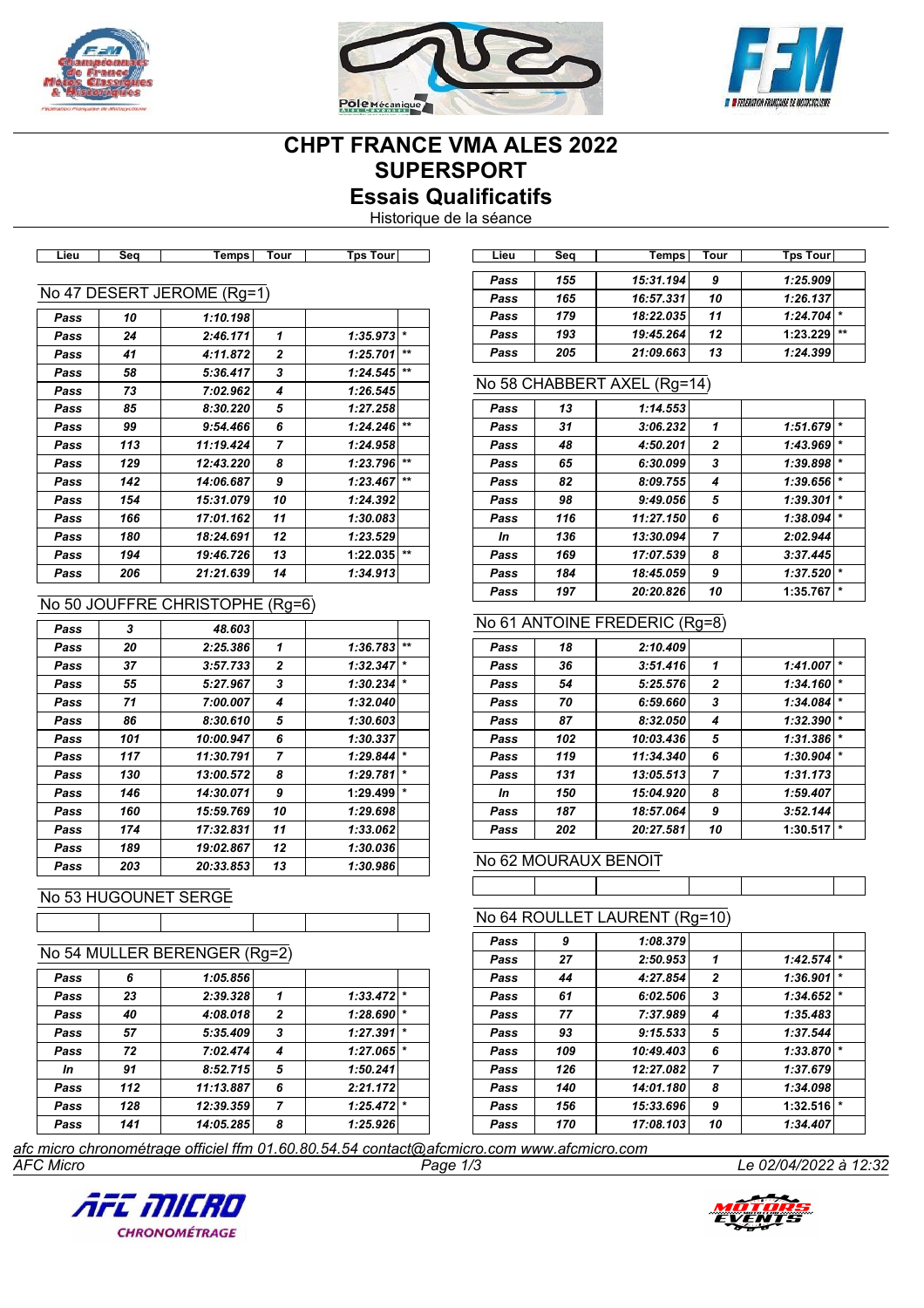





# **SUPERSPORT**

Essais Qualificatifs Historique de la séance

**Lieu Seq Temps Tour Tps Tour Lieu Seq Temps Tour Tps Tour**

#### No 64 ROULLET LAURENT (Rg=10)

| Pass | 182 | 18:43.869 | 11 | 1:35.766 |  |
|------|-----|-----------|----|----------|--|
| Pass | 196 | 20:18.169 | 12 | 1:34.300 |  |

#### No 65 JAMON PATRICK (Rg=9)

| Pass | 8   | 1:07.509  |              |          |         |
|------|-----|-----------|--------------|----------|---------|
| Pass | 25  | 2:46.737  | 1            | 1:39.228 | $\star$ |
| Pass | 43  | 4:21.546  | $\mathbf{z}$ | 1:34.809 | $\star$ |
| Pass | 60  | 5:56.566  | 3            | 1:35.020 |         |
| Pass | 76  | 7:29.638  | 4            | 1:33.072 | $\star$ |
| Pass | 92  | 9:03.566  | 5            | 1:33.928 |         |
| Pass | 108 | 10:36.441 | 6            | 1:32.875 | $\star$ |
| Pass | 124 | 12:08.891 | 7            | 1:32.450 | $\star$ |
| Pass | 138 | 13:41.578 | 8            | 1:32.687 |         |
| Pass | 152 | 15:14.385 | 9            | 1:32.807 |         |
| Pass | 164 | 16:45.868 | 10           | 1:31.483 | $\star$ |

#### No 85 GABALA YANN (Rg=4)

|     | 58.448    |              |          |         |
|-----|-----------|--------------|----------|---------|
| 21  | 2:30.294  | 1            | 1:31.846 | $+ +$   |
| 38  | 3:58.211  | $\mathbf{2}$ | 1:27.917 | $+ +$   |
| 53  | 5:24.506  | 3            | 1:26.295 | $\star$ |
| 68  | 6:55.057  | 4            | 1:30.551 |         |
| 83  | 8:20.991  | 5            | 1:25.934 | $\star$ |
| 97  | 9:46.482  | 6            | 1:25.491 | $\star$ |
| 115 | 11:24.097 | 7            | 1:37.615 |         |
| 144 | 14:11.681 | 8            | 2:47.584 |         |
| 157 | 15:36.386 | 9            | 1:24.705 | $\star$ |
| 168 | 17:03.829 | 10           | 1:27.443 |         |
| 181 | 18:28.077 | 11           | 1:24.248 | $\star$ |
| 195 | 19:52.695 | 12           | 1:24.618 |         |
|     | 5         |              |          |         |

## No 90 PASQUET MARC (Rg=3)

| Pass | 19  | 2:10.630  |                |          |         |
|------|-----|-----------|----------------|----------|---------|
| Pass | 35  | 3:43.871  | 1              | 1:33.241 | $\star$ |
| Pass | 50  | 5:11.536  | $\overline{2}$ | 1:27.665 | $\star$ |
| Pass | 66  | 6:37.301  | 3              | 1:25.765 | $\star$ |
| Pass | 81  | 8:04.650  | 4              | 1:27.349 |         |
| Pass | 95  | 9:29.979  | 5              | 1:25.329 | $\star$ |
| Pass | 110 | 10:54.453 | 6              | 1:24.474 | $\star$ |
| Pass | 125 | 12:19.479 | 7              | 1:25.026 |         |
| Pass | 139 | 13:43.534 | 8              | 1:24.055 | $\star$ |
| Pass | 151 | 15:09.416 | 9              | 1:25.882 |         |
| Pass | 163 | 16:34.436 | 10             | 1:25.020 |         |
| Pass | 176 | 17:59.025 | 11             | 1:24.589 |         |
| Pass | 191 | 19:22.424 | 12             | 1:23.399 | $***$   |
|      |     |           |                |          |         |

## No 100 BOULANGER JEREMY (Rg=15)

| Pass | 14  | 1:18.513  |              |          |         |
|------|-----|-----------|--------------|----------|---------|
| Pass | 30  | 2:58.883  | 1            | 1:40.370 | $\star$ |
| Pass | 47  | 4:36.777  | $\mathbf{2}$ | 1:37.894 | $\star$ |
| Pass | 64  | 6:16.234  | 3            | 1:39.457 |         |
| Pass | 80  | 7:54.770  | 4            | 1:38.536 |         |
| Pass | 96  | 9:34.039  | 5            | 1:39.269 |         |
| In   | 114 | 11:22.826 | 6            | 1:48.787 |         |
| Pass | 145 | 14:14.525 | 7            | 2:51.699 |         |
| Pass | 159 | 15:53.131 | 8            | 1:38.606 |         |
| Pass | 175 | 17:33.185 | 9            | 1:40.054 |         |
| Pass | 190 | 19:13.698 | 10           | 1:40.513 |         |
| Pass | 204 | 20:54.650 | 11           | 1:40.952 |         |

## No 111 GUILLARD FRANCK (Rg=13)

| Pass | 17  | 1:55.715  |                |          |  |
|------|-----|-----------|----------------|----------|--|
| Pass | 34  | 3:34.762  |                | 1:39.047 |  |
| Pass | 51  | 5:20.604  | $\overline{2}$ | 1:45.842 |  |
| Pass | 100 | 9:56.460  | 3              | 4:35.856 |  |
| Pass | 118 | 11:32.682 | 4              | 1:36.222 |  |
| Pass | 133 | 13:10.178 | 5              | 1:37.496 |  |
| Pass | 148 | 14:44.714 | 6              | 1:34.536 |  |
| Pass | 177 | 18:00.055 | 7              | 3:15.341 |  |

#### No 119 DUFOUR PATRICK (Rg=12)

| Pass | $\overline{7}$ | 1:07.372  |              |          |         |
|------|----------------|-----------|--------------|----------|---------|
| Pass | 28             | 2:51.150  | 1            | 1:43.778 | $\star$ |
| Pass | 45             | 4:29.592  | $\mathbf{2}$ | 1:38.442 | $\star$ |
| Pass | 62             | 6:06.856  | 3            | 1:37.264 | $\star$ |
| Pass | 78             | 7:43.336  | 4            | 1:36.480 | $\star$ |
| Pass | 94             | 9:19.408  | 5            | 1:36.072 | $\star$ |
| Pass | 111            | 10:56.755 | 6            | 1:37.347 |         |
| Pass | 127            | 12:32.406 | 7            | 1:35.651 | $\star$ |
| Pass | 143            | 14:09.189 | 8            | 1:36.783 |         |
| Pass | 158            | 15:44.143 | 9            | 1:34.954 | $\star$ |
| Pass | 171            | 17:18.116 | 10           | 1:33.973 | $\star$ |
| Pass | 186            | 18:53.155 | 11           | 1:35.039 |         |
| Pass | 200            | 20:27.110 | 12           | 1:33.955 | $\star$ |

#### No 179 LUCAS DAMIEN (Rg=17)

| Pass | 15  | 1:18.949  |                |          |         |
|------|-----|-----------|----------------|----------|---------|
| Pass | 32  | 3:07.402  |                | 1:48.453 | $\star$ |
| Pass | 49  | 4:52.675  | $\overline{2}$ | 1:45.273 |         |
| Pass | 67  | 6:37.438  | 3              | 1:44.763 | $\star$ |
| Pass | 84  | 8:21.176  | 4              | 1:43.738 |         |
| Pass | 104 | 10:04.779 | 5              | 1:43.603 | $\star$ |
| Pass | 122 | 11:47.656 | 6              | 1:42.877 | $\star$ |
| Pass | 137 | 13:31.888 | 7              | 1:44.232 |         |

*AFC Micro Page 2/3 Le 02/04/2022 à 12:32 afc micro chronométrage officiel ffm 01.60.80.54.54 contact@afcmicro.com www.afcmicro.com*